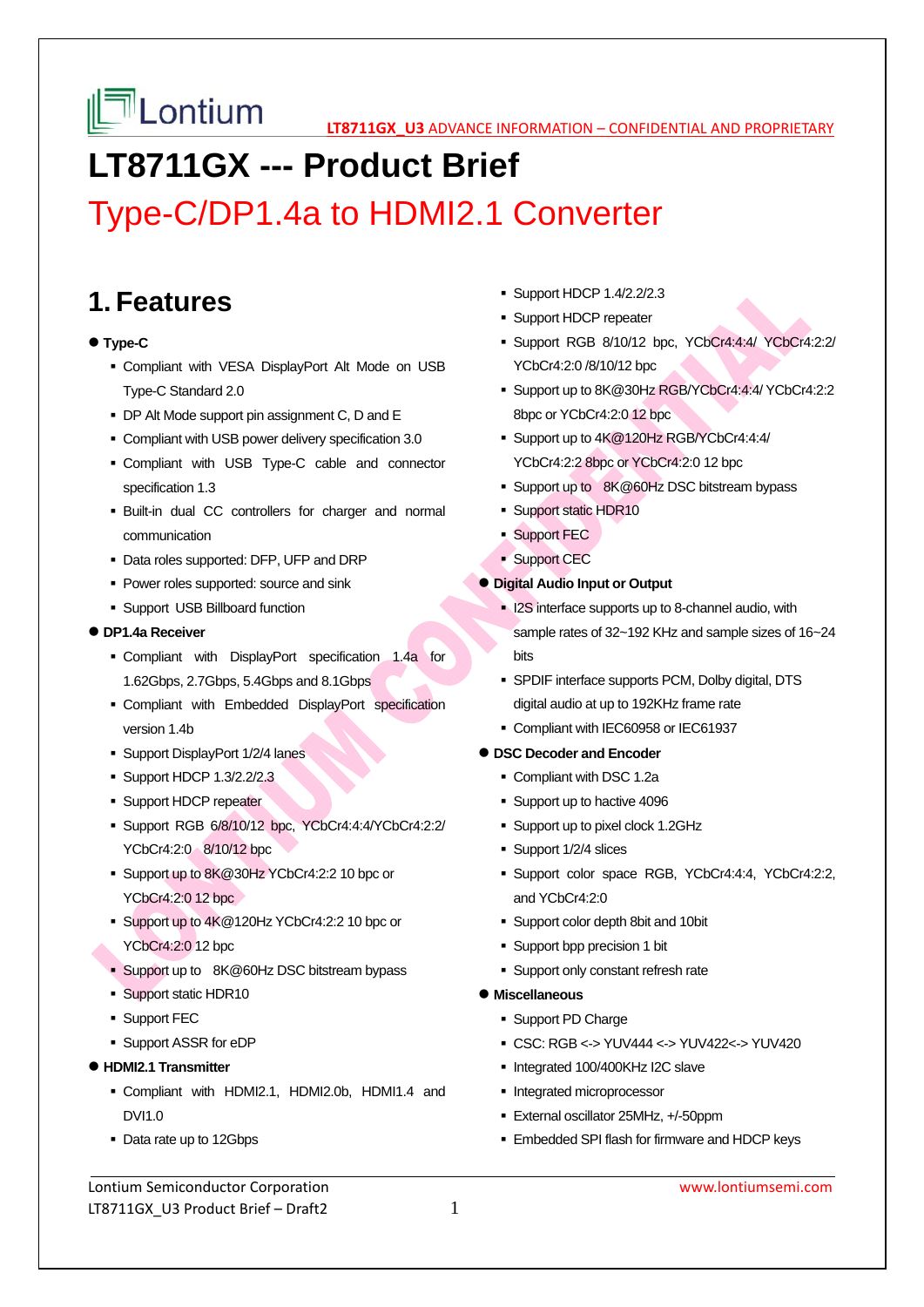# **Lontium THESPAING CONFIDENTIAL AND PROPRIETARY**

- Firmware update through SPI or I2C or USB interface
- Power supply: 3.3V and 1.1V

# **2. General Description**

The LT8711GX is a high performance Type-C/DP1.4a to HDMI2.1 converter, designed to connect a USB Type-C source or a DP1.4a source to an HDMI2.1 sink.

The LT8711GX integrates a DP1.4a compliant receiver, and an HDMI2.1 compliant transmitter. Also, one CC controller is included for CC communication to implement DP alt mode and power delivery function, because it is one DRP (Dual Role port).

For DP1.4a input, LT8711GX can be configured as 1/2/4 lanes. Adaptive equalization makes it suitable for long cable application and the maximum bandwidth is up to 32.4Gbps.

For HDMI2.1 output, LT8711GX can be configured as 3/4 lanes. The maximum bandwidth is up to 32Gbps. It allow for the highest resolutions of 8K@30Hz or 8K@60Hz with compression data.

The device is capable of automatic operation which is enabled by an integrated microprocessor that uses an embedded SPI flash for firmware storage. System control is also available through the configuration I2C slave interface.

LT8711GX is fabricated in advanced CMOS process and implemented in 10mmx10mm QFN88 package.

Stack Die Option

**Bonding Wire Type** 

Package Type

Grade

## **3. Applications**

- Docking Station
- Dongle



**Figure 3.1 Application Diagram** 

# **4. Ordering Information**



| <b>Product</b><br><b>Name</b>                                         | <b>Part Number</b> | <b>Product</b><br><b>Status</b> | Package                | <b>Bonding</b><br><b>Wire</b> | Grade | <b>Operating</b><br><b>Temperature</b><br>Range | <b>Stack</b><br><b>Die</b><br><b>Option</b> | <b>Packing</b><br><b>Method</b> | <b>MPQ</b> |
|-----------------------------------------------------------------------|--------------------|---------------------------------|------------------------|-------------------------------|-------|-------------------------------------------------|---------------------------------------------|---------------------------------|------------|
| LT8711GX                                                              | LT8711GX U3Q02AED  | Preview                         | QFN88<br>$(10*10)$ Saw | Au                            | E     | <b>TBD</b>                                      | D                                           | Tray                            | 1680pcs    |
| LTXXXX Ux XXX X X X<br><b>Product Name</b><br><b>Stack Die Option</b> |                    |                                 |                        |                               |       |                                                 |                                             |                                 |            |

Underline **Product Version** 





Lontium Semiconductor Corporation www.lontiumsemi.com LT8711GX\_U3 Product Brief  $-$  Draft2  $2$